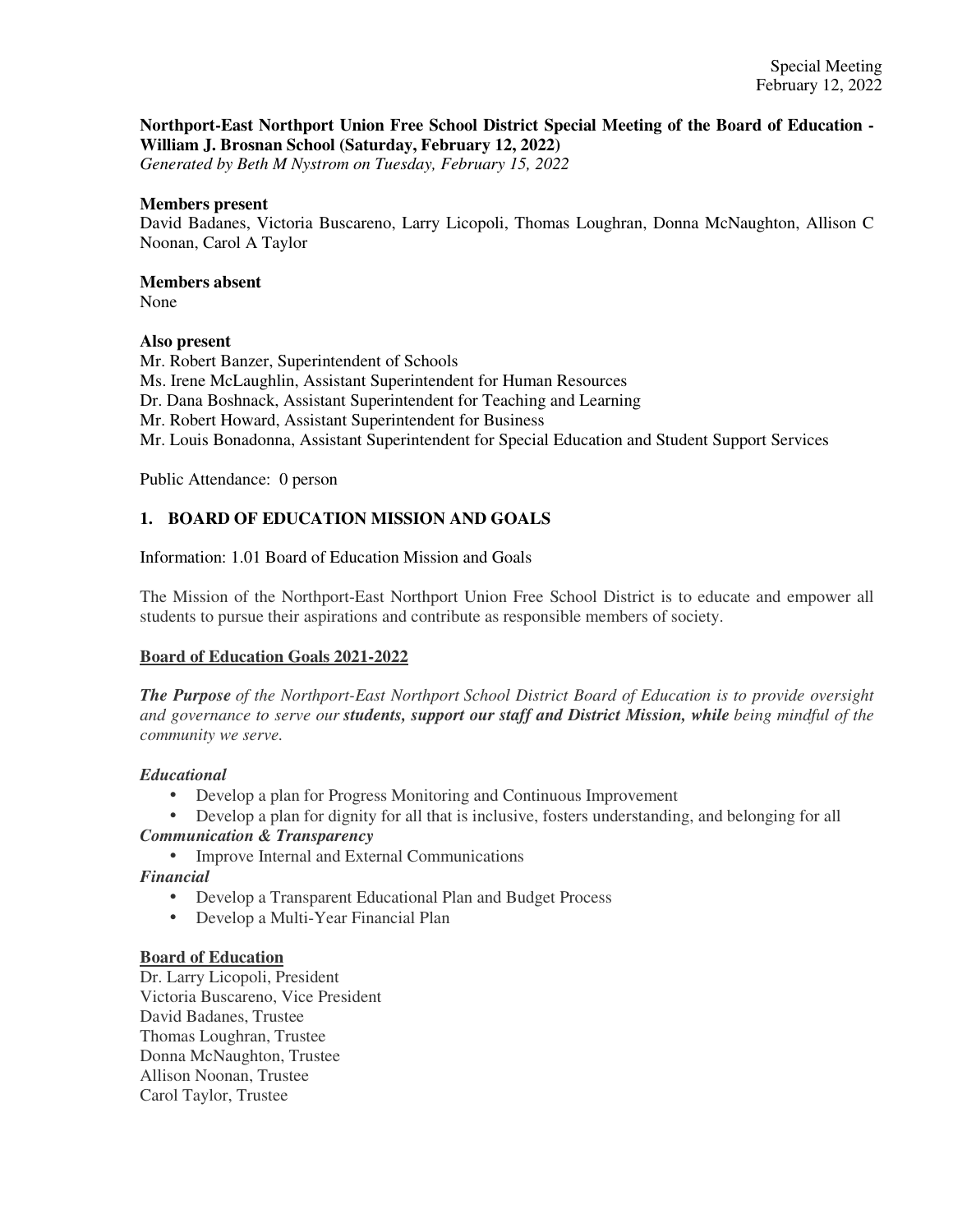# **Central Administration**

Robert Banzer, Superintendent of Schools Robert Howard, Assistant Superintendent for Business Irene McLaughlin, Assistant Superintendent for Human Resources Dr. Dana Boshnack, Assistant Superintendent for Teaching and Learning Louis Bonadonna, Assistant Superintendent for Special Education and Student Support Services

# **2. CALL TO ORDER**

President Licopoli called the meeting to order at 9:00 a.m.

#### **3. NOTICE OF EMERGENCY EXITS**

President Licopoli pointed out the emergency exits, and led the those present in the

#### **5. PLEDGE OF ALLEGIANCE**

#### **6. READING OF DISTRICT MISSION**

#### **7. COMMITTEE-OF-THE-WHOLE**

Action: 7.01 Recommendation to convene into Committee-of-the-Whole to informally discuss the progress of Board goals.

Motion by Allison C Noonan, second by Carol A Taylor. Final Resolution: Motion passes Yes: David Badanes, Victoria Buscareno, Larry Licopoli, Thomas Loughran, Donna McNaughton, Allison C Noonan, Carol A Taylor

At 9:00 a.m. the Board convened into Committee-of-the-Whole to informally discuss the progress of Board goals.

At 12:25 p.m. the Board came out of Committee-of-the-Whole.

#### **8. UPCOMING MEETINGS**

Information: 17.01 Upcoming Meetings

SPECIAL MEETING Thursday, March 3, 2022 7:00 p.m. William J. Brosnan School

SPECIAL MEETING Thursday, March 10, 2022 7:00 p.m. William J. Brosnan School

SPECIAL MEETING Thursday, March 17, 2022 7:00 p.m. William J. Brosnan School